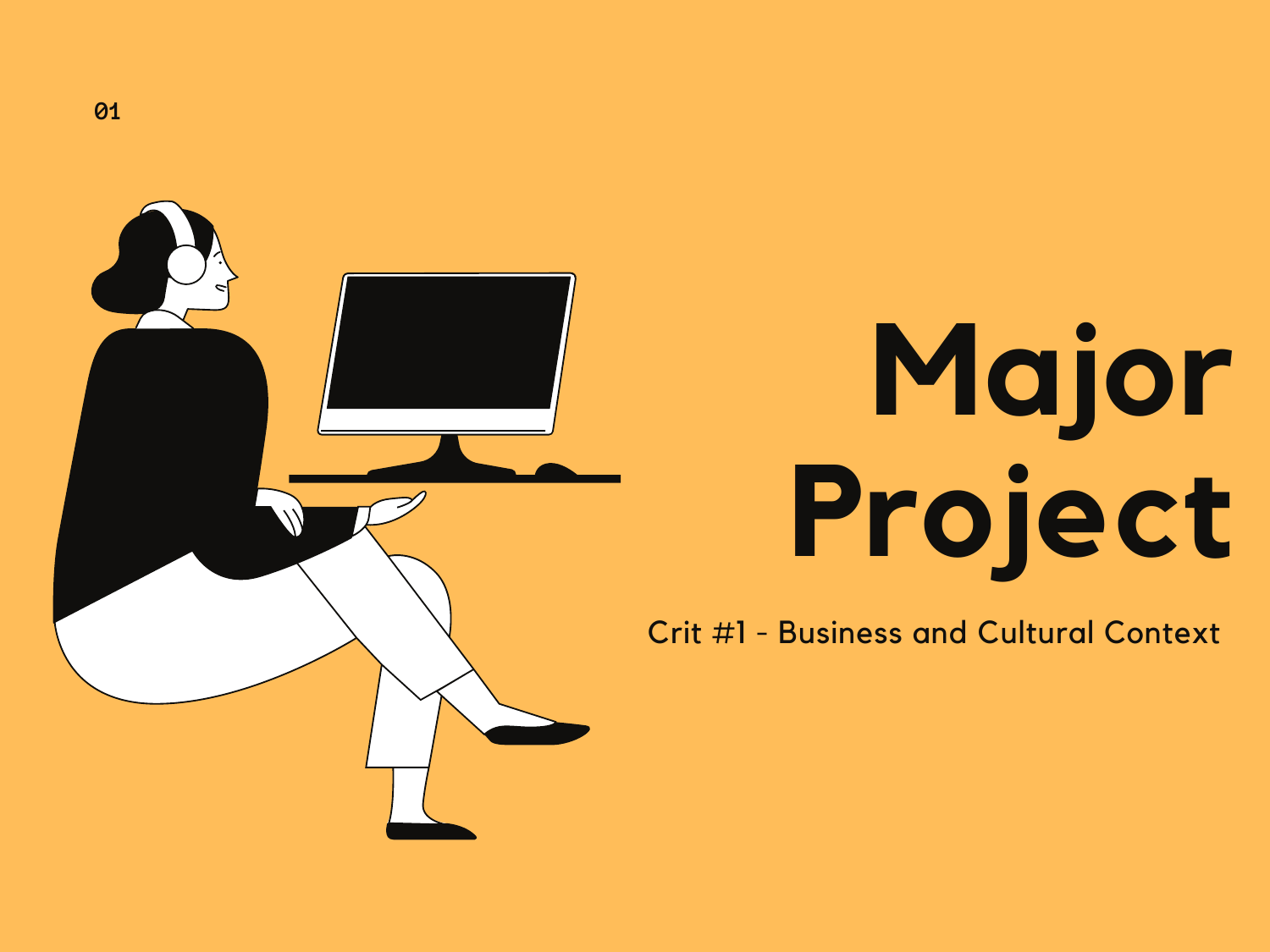# Which idea is the one?

**02**

 $\Omega$ 

 $\circ$ 

study website for students - [ *insert name here* ]

**A website for all who wish to apply, who have already applied or who are already studying at university.**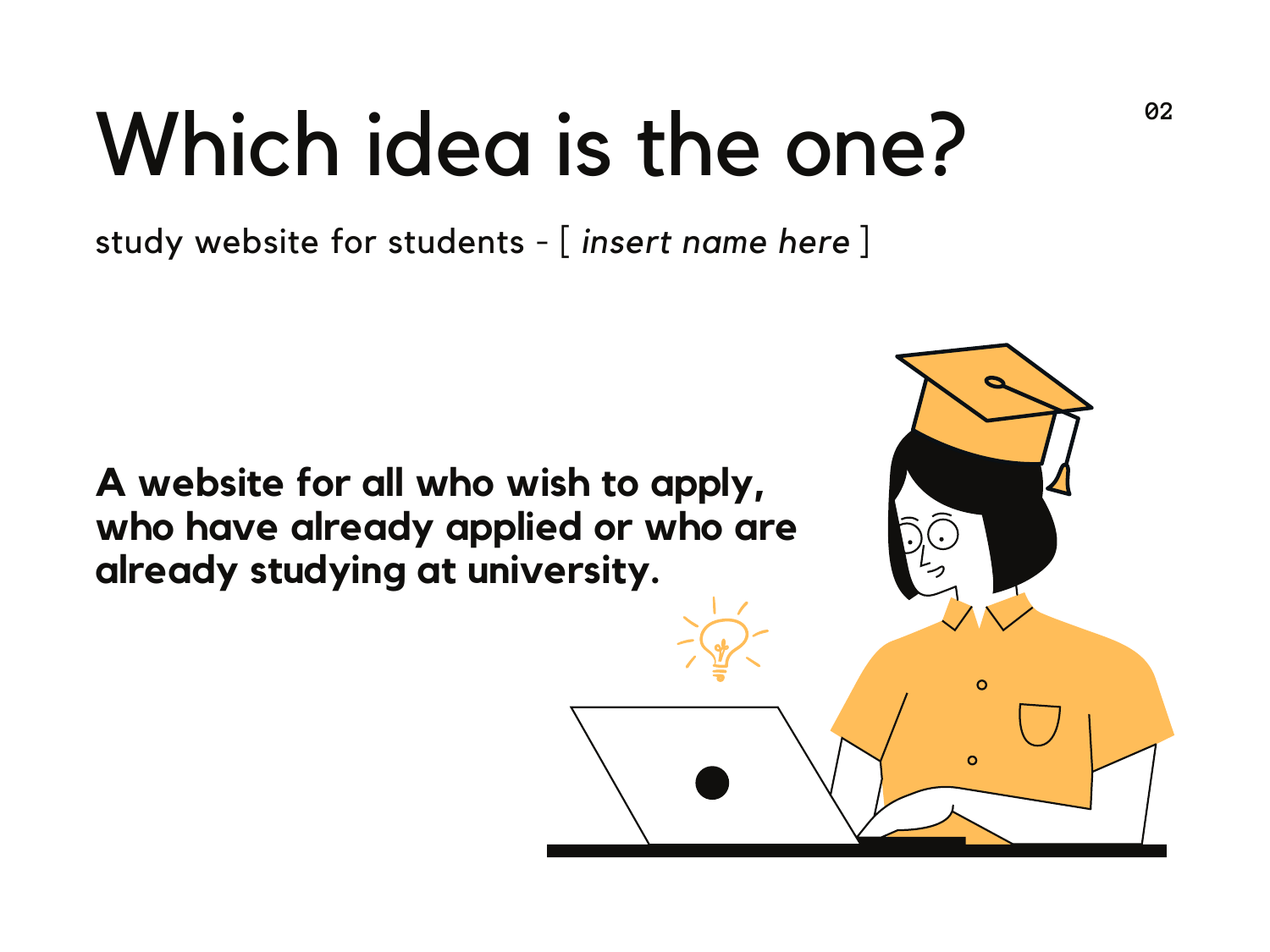

# Which problem does my project solve?

My project aims to give prospectives, applicants and current students easier access to needed resources all combined in one place.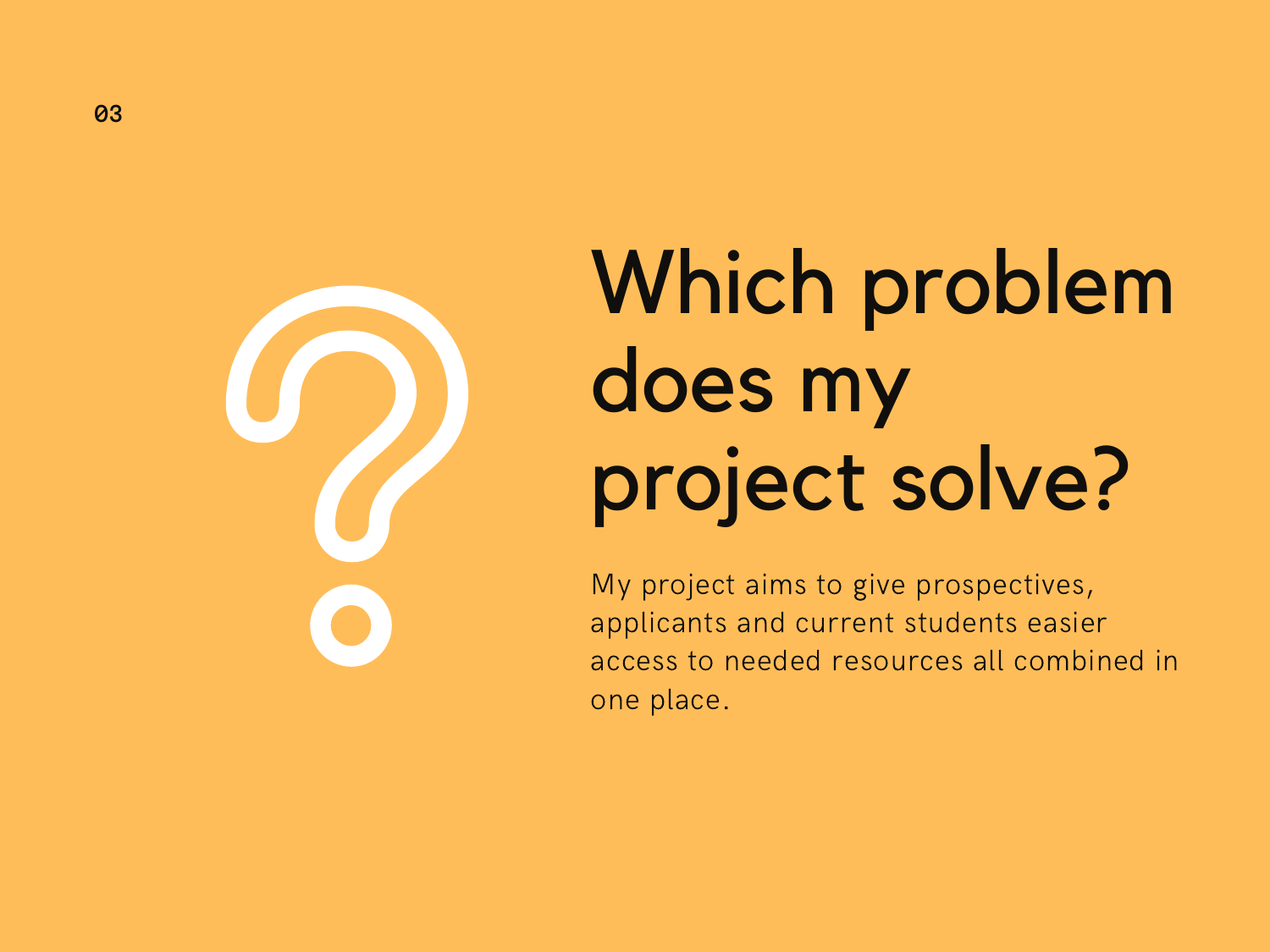### Who is my website for?

### **P r o s p e c tiv e s t u d e n t s**

Anyone who is planning to apply to a university in the near future, who might need assistance in where to apply, what they need to provide and how to stand out how to stand out<br>amongst others

### **Current students**

Anyone who is already studing at a university or about to start and might about to start and might<br>feel lost or anxious about the big change in their might need assistance in<br>
where to apply, what<br>
they need to provide and<br>
how to stand out<br>
amongst others<br>
is see<br>
the providents<br>
Anyone who is already<br>
studing at a university or<br>
about to start and might<br>
feel lost or

### **p plic a n t s**

Anyone who has already applied to university and is seeking help during the processing of applications

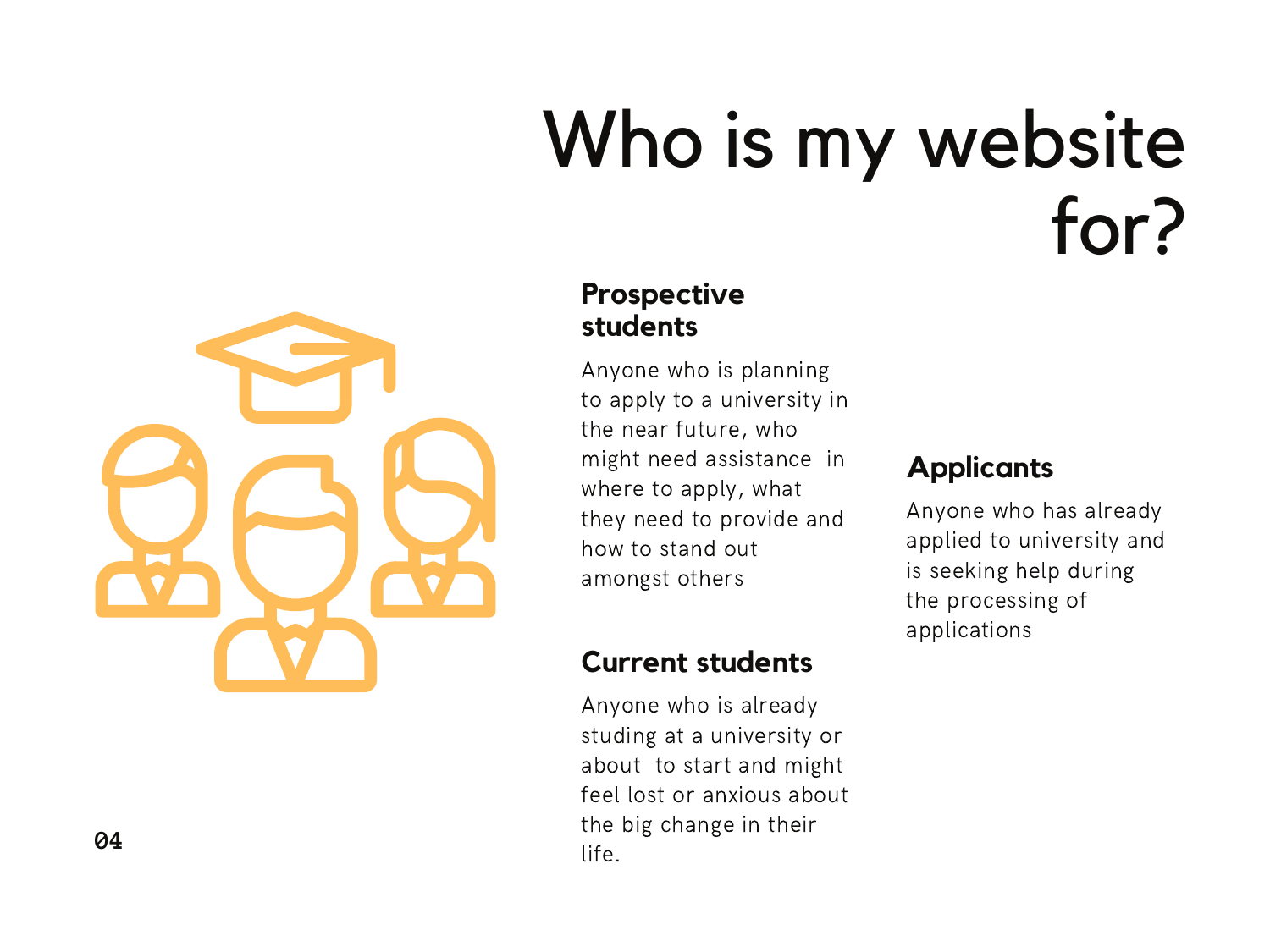### How does my website fit into the cultural context?



#### **StudyTube**

an abundance of videos available online, which helps with all sort of topics surronding univerisity



#### **Student Blogs**

individual blogs by students with personal experiences



### **Official websites**

University websites, UCAS, UniCompare, UniDays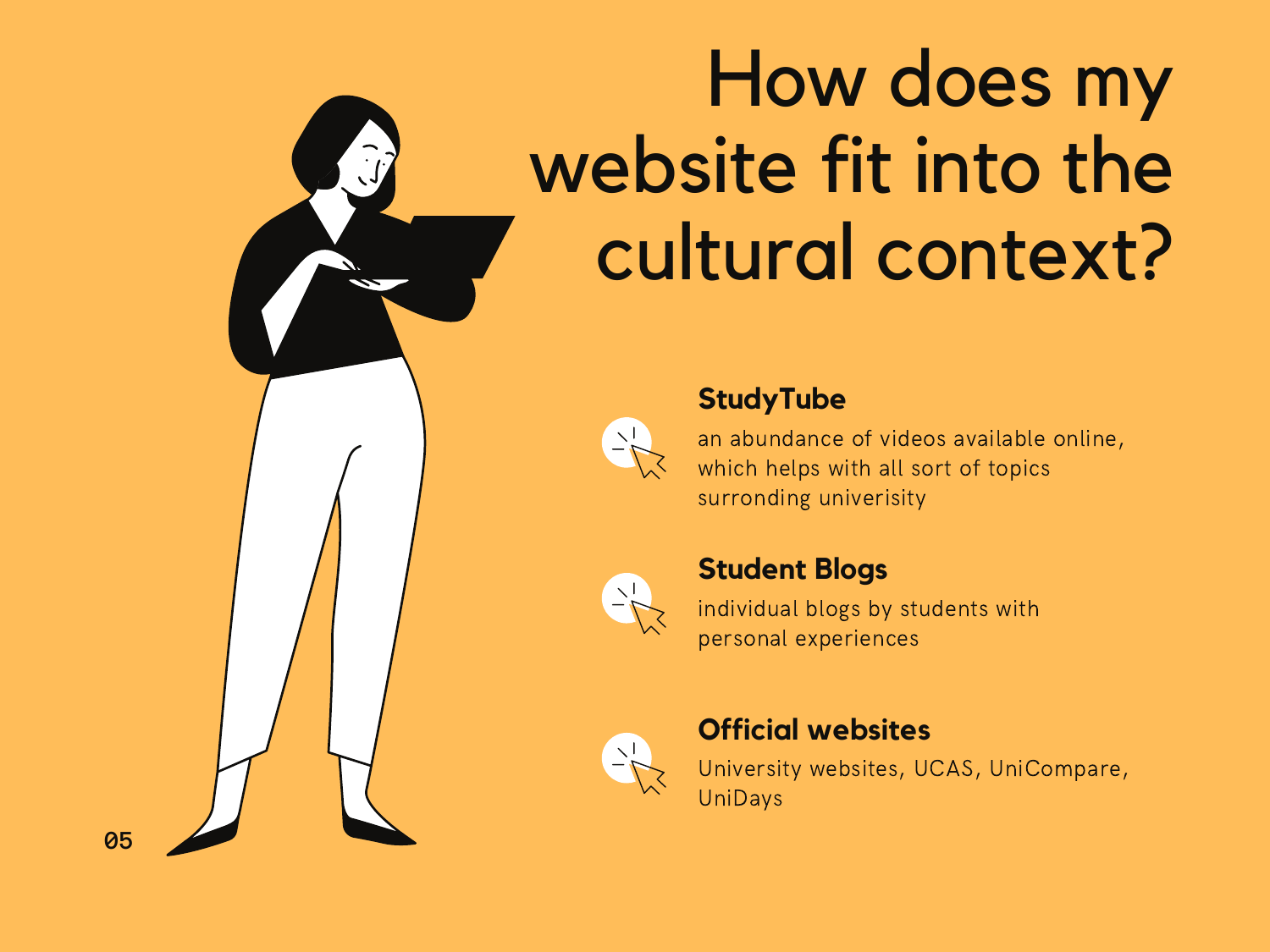## What is my projects purpose?

compile resources for easy access

help students ease into the uni life

take away some of the anxiety surronding university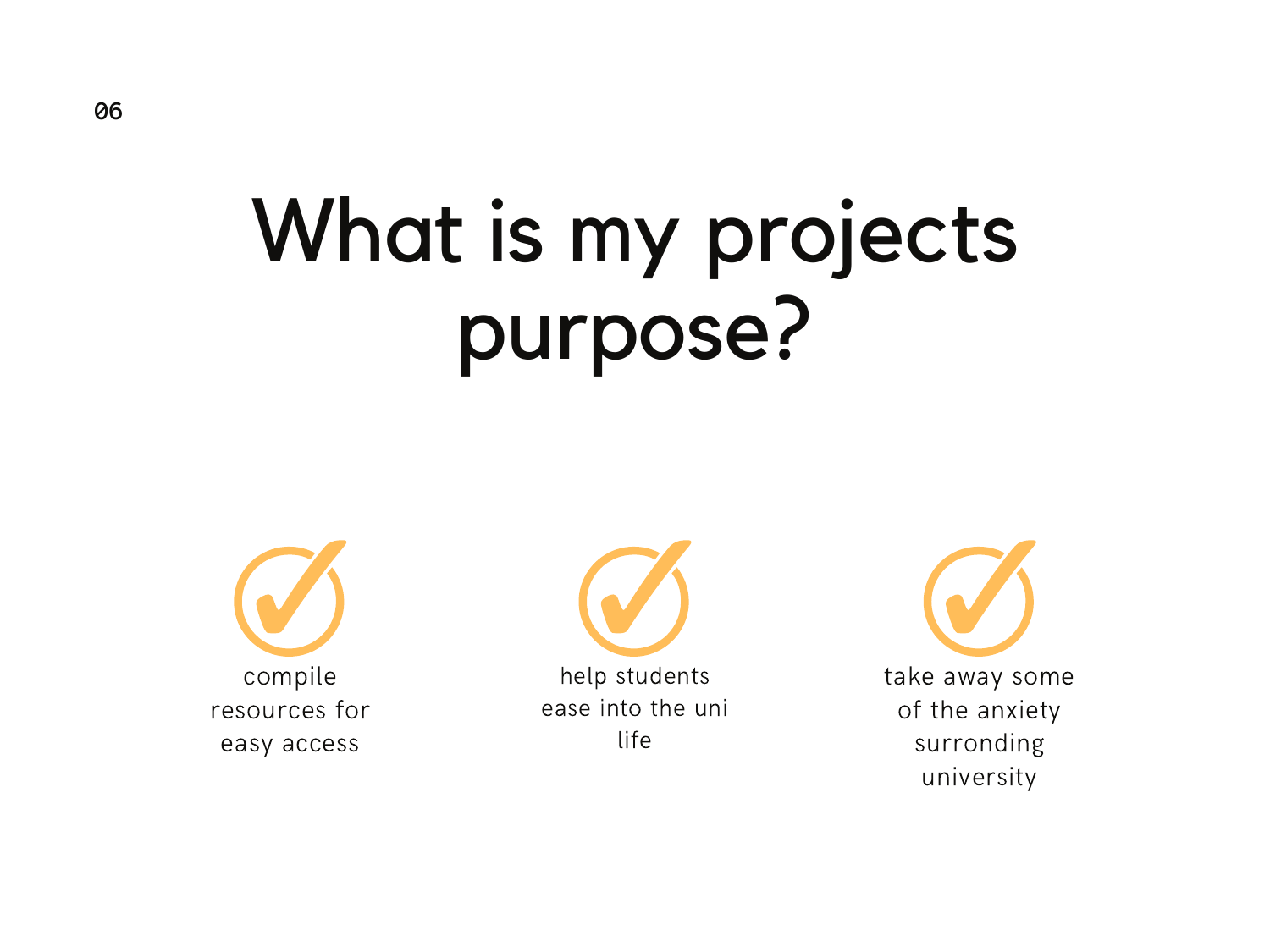

# **Example** Pages



- **02** Tip&Tricks on how to stand out among other applicants
- **03** Lists of university specific terms explained
- **04** Ferquently asked questions compiled through research
- **05**
- Student accommodation starter pack